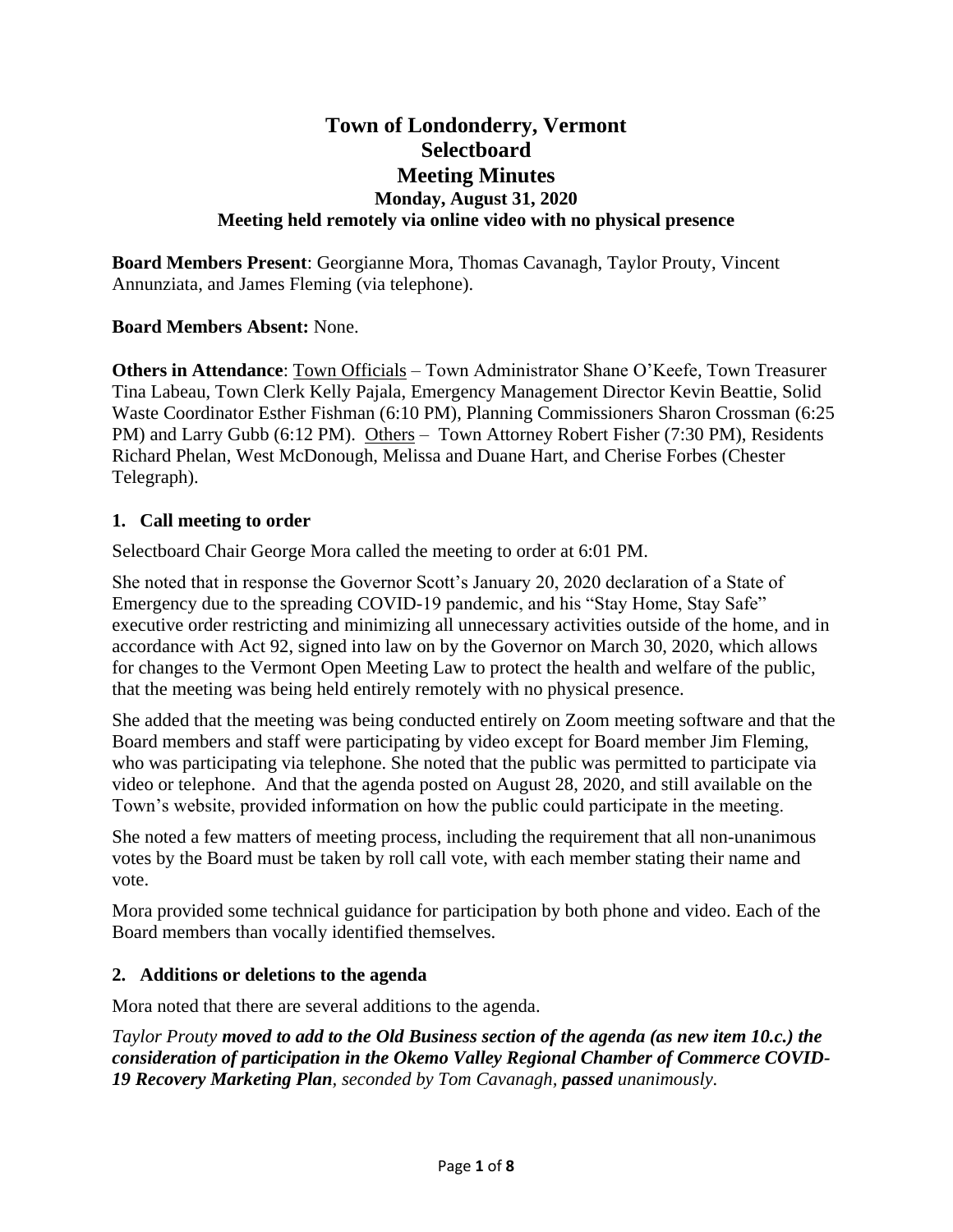*Taylor Prouty moved to add to the New Business section of the agenda (as new item 11.b.) the convention of the Board of Health to consider the recommendation of a Deputy Health Officer, seconded by Vincent Annunziata, passed unanimously.*

# **3. Minutes Approval – Meetings of August 3, 2020**

*Tom Cavanagh moved to approve the minutes of the Selectboard meeting of August 3, 2020, seconded by Vincent Annunziata, passed unanimously.*

# **4. Selectboard Pay Orders**

#### *Tom Cavanagh moved to approve the pay orders for payroll and accounts payable, seconded by Jim Fleming, passed unanimously.*

Shane O'Keefe noted that one of the pay order items related to a Town Hall expense authorization decision to be made later in the meeting, and that the pay order included the Town's contribution to the Flood Brook School's cost of installation of flashing beacons on VT Route 11.

#### **5. Announcements/Correspondence**

It was noted by O'Keefe that the Derry Woods Road culvert project is underway, with the temporary bypass in place, and that all property owners and residents have been notified.

O'Keefe mentioned that there is a mediation session scheduled for 10/13/2020 for the Vermont Woodchips Real Estate Holdings enforcement and Development Review Board case presently in the Vermont Environmental Court, and asked if one of the Board members would like to participate along with him and Town Attorney Bob Fisher. Mora volunteered to do this and noted that one of the participants is a friend, but she did not believe it constituted a conflict of interest.

He also mentioned that he had not heard back from the Taylor Farm on his letter of 8/12/2020 regarding land use and zoning matters, and that he would be commencing with enforcement action unless the Board prefers that I didn't. It was recommended that he wait a week.

O'Keefe noted correspondence included in the Board's meeting packet was as follows:

- A letter, dated 8/20/ 2020 from the Vermont Agency of Agriculture, Food & Markets that determined that the property at 224 Cobble Ridge Road owned by West McDonough Flanagan meets the definition of "farming" and is therefore considered a farming operation.
- A letter of thanks, dated 8/26/2020, from the Southwestern Vermont Watershed Alliance for the Town's annual contribution voted at Town Meeting.
- A copied letter, dated 8/12/2020 to Jennifer Howe from Winhall property owner Peggy Dennis suggesting that a horse statue on the Howe property should become a Town mascot or symbol.

# **6. Visitors and Concerned Citizens**

Cobble Ridge Road resident West McDonough spoke to the Board about complaints made about dog's barking which were lodged by neighbors at the previous Board meeting. She expressed disappointment that she was not included in the discussion, and noted that there had been exaggerations and misstatements presented. She confirmed that her property qualified as a small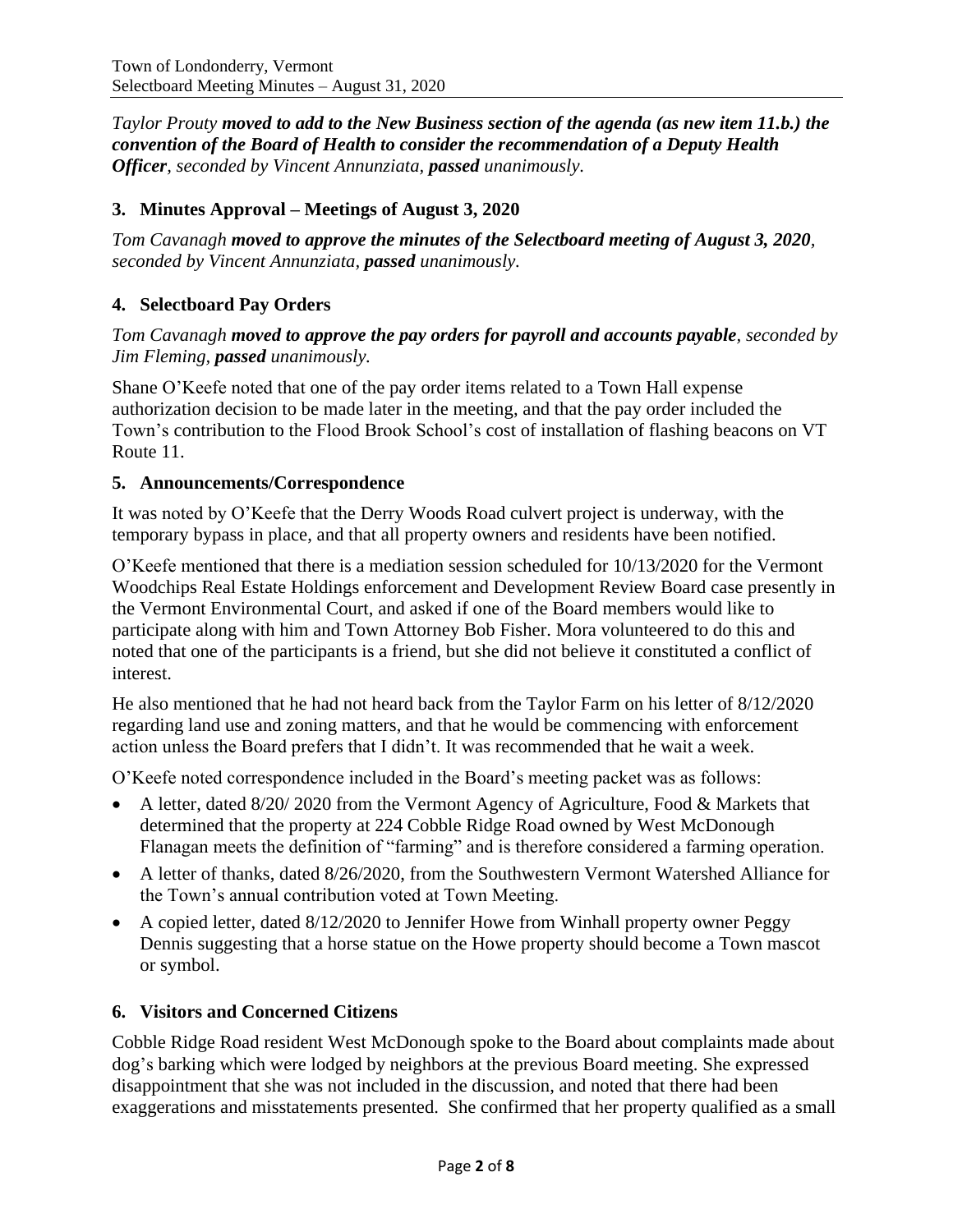farm operation, and explained that after hearing comments from neighbors that her livestock guardian dog was barking, she took steps to determine the extent of the noise. She mentioned that she had used an audio recording devise for the past 12 evenings and presented the results to the Board.

On the 12 nights recorded, on 7 there were zero or 1 incident, all under one minute in duration. On 3 nights there were 2 to 4 incidents of barking, mostly under 1 minute. On 2 nights there was significant barking due to predator activity, but on the worst of the nights there was a total of no more than 15 minutes of barking, with the longest single incidence being 5 minutes. Average less than a minutes per incident, and an average of 2 minutes 49 seconds per night.

She stated that she did not feel there is a problem but was working on the dog getting out when frightened. She stated that the dog is not dangerous or aggressive.

Mora noted that with the property being designated as a farm, and with the dog now licensed as a working farm dog, there is little that the Board can do statutorily, and solution of the matter would need to be handled between the neighbors

The farm designation as briefly discussed, and McDonough stated that having more than 4 acres used for farming qualifies the property for the designation. The need to comply with State of Vermont Required Agricultural Practices that comes along with a farm designation was raised.

Board members thanked McDonough for coming to the meeting to discuss her position and provide data.

# **7. Town Officials Business**

# **a. Emergency Management Director – COVID-19 response updates**

Emergency Management Director (EMD) Kevin Beattie briefed the Board on the COVID-19 pandemic and the declared state of emergency. He noted there is nothing new to report.

Tina Labeau noted that the Town has received a delivery of about 200 non-disposable protective facemasks for use by the public. She and Beattie will discuss how best to distribute them.

Esther Fishman stated that the 500 FEMA masks that were supposed to come in early Augusta have been delayed and may not arrive until October. She will contact Beattie when they arrive about distribution.

#### **b. Emergency Management Director – Authorize application for FEMA Public Assistance grant and/or Local Government Expense Reimbursement grant**

Beattie spoke to the Board about a grant that he has submitted to FEMA for municipal emergency management during the COVID-19 pandemic. The funding request is \$11,500 at this time, but it remains open-ended for ongoing expenses. Expenses to date are about \$9,500 he noted.

He said there are no plans at this time to apply for funding from the Local Government Expense Reimbursement grant program. Kelly Pajala noted that this program is normally the Town match but is instead being picked up by State of Vermont Coronavirus Relief Funds (CRF), and that a second application for the 25% match to supplement the FEMA grant is not necessary.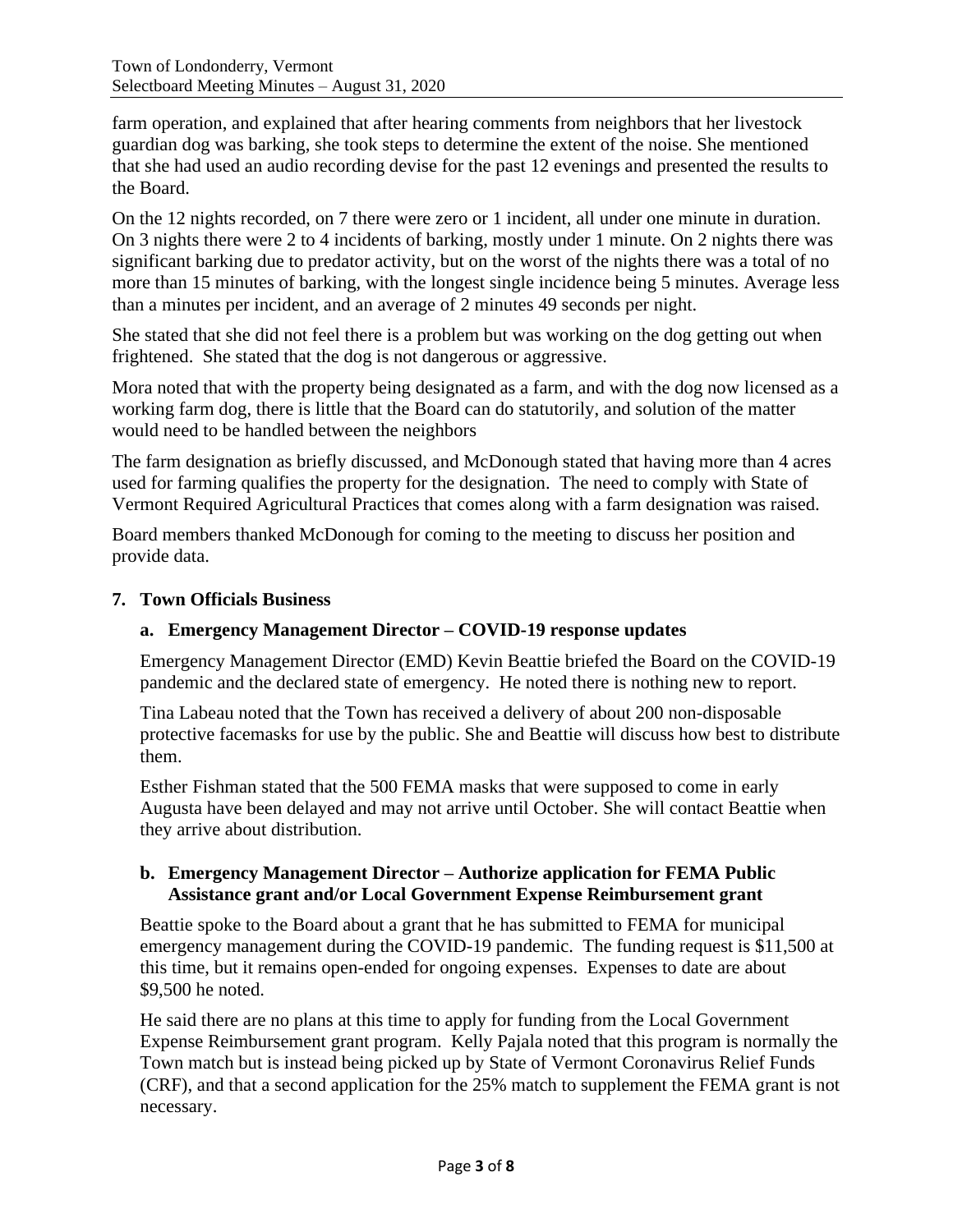*Taylor Prouty moved to apply for funding through the FEMA Public Assistance grant and/or Local Government Expense Reimbursement grant for expenses related to COVID-19 response, and authorize either the Emergency Management Director or Selectboard Chair to sign any documents necessary for the application process on behalf of the Town, seconded by Tom Cavanagh, passed unanimously.*

# **c. Town Clerk – Authorize application for Coronavirus Municipal Records Digitization grant**

Pajala spoke to the Board about a grant that she proposes to submit for \$8,500 in funding to digitize municipal records, which are necessary efforts not planned on prior to the pandemic. The funds will pay for the setup fee for the New England Municipal Resource Center (NEMRC) to attach the web portal to the Town's land records module, the annual fee for upkeep of records, and two more days per week for Assistant Town Clerk Bonnie Cobb dedicated solely to scanning the backlog of records. She noted that the project needs to be completed by the end of the year, so there is a compressed schedule.

Pajala said that for subsequent years the Town can budget for the annual cost of portal maintenance to be paid through the records preservations fund, which itself is funded through statutory recording fees.

*Vincent Annunziata moved to apply for funding through the Coronavirus Municipal Records Digitization grant program, and authorize either the Town Clerk or Selectboard Chair to sign any documents necessary for the application process on behalf of the Town, seconded by Tom Cavanagh, passed unanimously.*

# **8. Transfer Station/Solid Waste Management**

# **a. Updates**

Tom Cavanagh stated that the facility is trying to get back to normal operations, and from now on people will have punch card punched by an attendant or visually show an attendant that you are punching at the amount needed.

# **b. Discuss entryway signage at Transfer Station**

Esther Fishman stated that she has been working with the VTrans representative that manages the Official Business Directional Sign program and it was determined that municipalities were eligible, and she presented an application for this signage to the Board for review. The sign would be facing the northbound lane of traffic. The application fee is \$175 with an annual maintenance fee of \$100, all of which would be shared amongst the five towns. She described the roadways leading to the facility entrance and noted that the tree limbs and brush has been pared back in the vicinity.

O'Keefe noted that another sign can also be erected at the site with a local zoning permit. Labeau mentioned that E911 number signs are also available to be erected. Prouty suggested putting up a sign similar to street name sign.

Authorization of the application fee was discussed.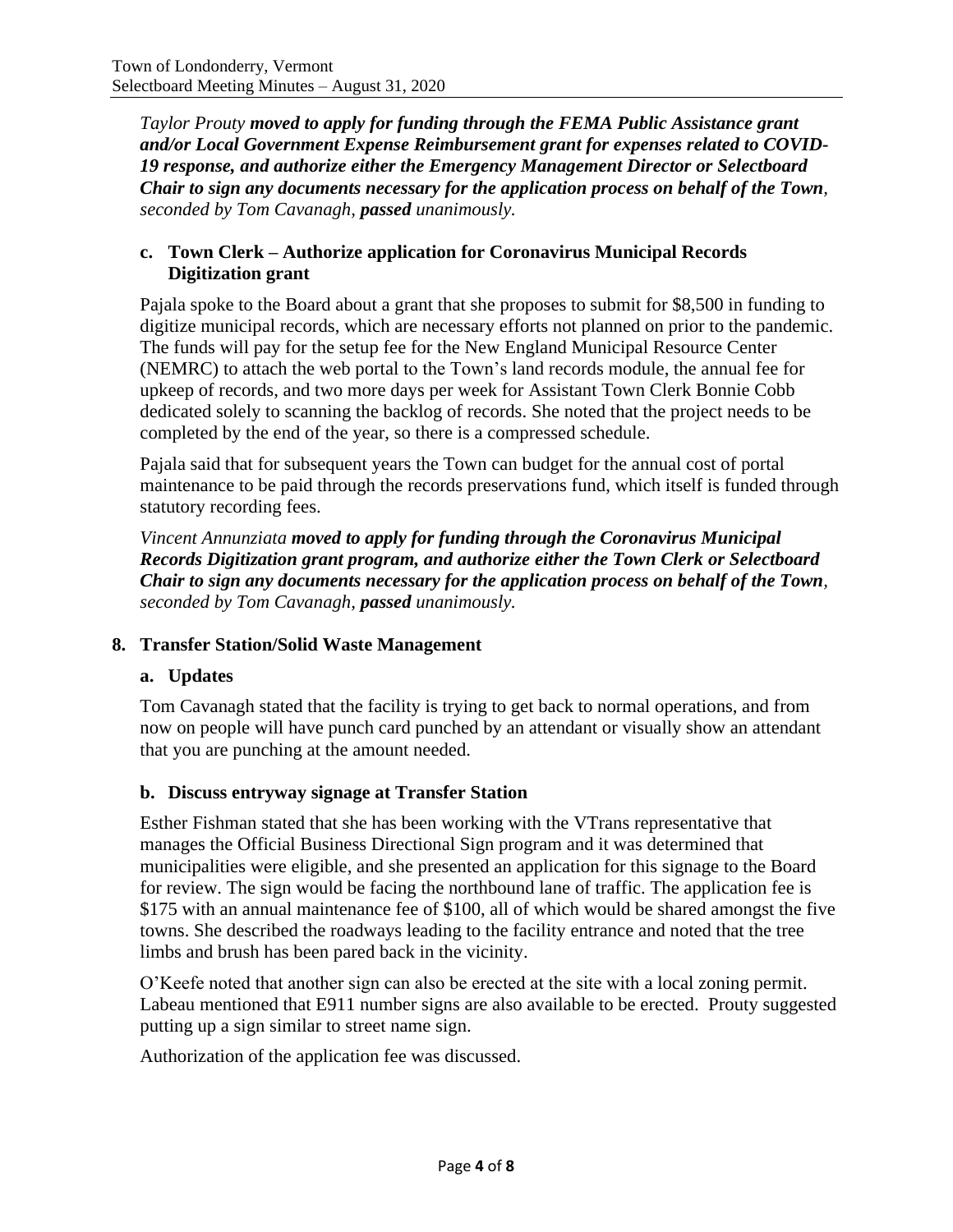*Taylor Prouty moved to apply to the Vermont Agency of Transportation for an Official Business Directional Sign for the Transfer Station, and authorize the Solid Waste Manager to execute any necessary application documents on behalf of the Town, and authorize a payment of \$175 for the sign application, seconded by Tom Cavanagh, passed unanimously.*

### **c. Discuss offer to mowing former septage fields in exchange for hay**

O'Keefe mentioned that the work of mowing the former septage fields is in process, with Duane Hart having offered to hay the fields at no cost to the Town in exchange for the hay. Hart stated that most of the work was done and it would be finished n the next day or so.

On whether a matter such as this needed prior Selectboard approval, O'Keefe offered that it was a departmental maintenance matter with zero cost and needed to get done. Mora thanked Hart for stepping up on this and said that it was a great solution for everyone involved. O'Keefe mentioned that how to address future years can be discussed at another time.

#### **d. Review proposed invitation to bid for winter plowing & sanding**

A proposed Invitation to Bid for the plowing and sanding like that used last year was reviewed. O'Keefe noted that the only changes were to allow for bidding on a three-year contract as a bid alternate and, similar to other recent solicitations, this would be handled remotely with electronic submittal of bids for safety reasons.

*Taylor Prouty moved to approve the Invitation to Bid for winter plowing & sanding for the Transfer Station, and authorize the Town Administrator to take all necessary steps to solicit bids for review by the Board, seconded by Tom Cavanagh, passed unanimously.*

#### **9. Roads and Bridges**

# **a. Updates**

Taylor Prouty mentioned that the Derry Woods Road project is moving along nicely and described project details and his discussion with the Town's engineer. He noted that the contractor is trying to wrap up the project in the next three weeks, and it looks to like it will come in at or below budget.

Several other access permit applications are in the works he mentioned.

Prouty also noted that the Under the Mountain Road trail upgrade project has restarted and is almost complete except for some of the engineering improvements. He reported that meetings have taken place between the contractor and some neighbors, and all is going well.

Annunziata mentioned some comments he had received about roadside mowing and noted that he has directed people to Prouty about specific locations in need of mowing. Prouty said that he would relay information on high needs areas to the Road Crew.

# **b. Access permit 2020-05 – 1839 Landgrove Road, Parcel #001038.000 (Stern)**

Mora noted that the Road Foreman had signed off on the permit request. There was question about whether there already was an access at the barn on the property, and if there was the proposal would require Development Review Board approval for a second road access unless the access was preexisting and was just being brought back into use.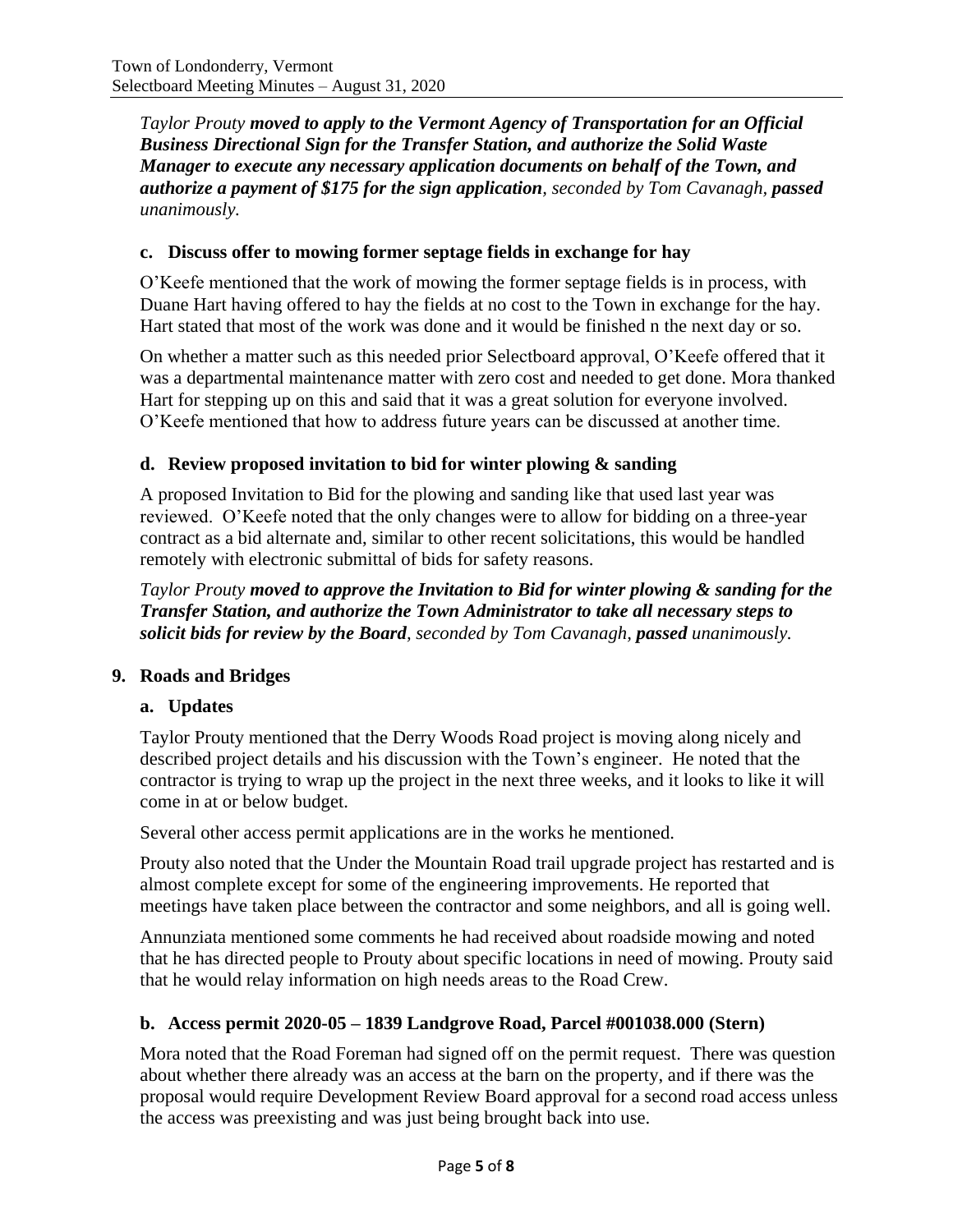It was the consensus that the project should be approved and that if a second access was being proposed for the property than it should be subject to DRB review.

*Taylor Prouty moved to approve access permit application No. 2020-05, submitted by Paul Stern for parcel #001038.000, located across from 1839 Landgrove Road for field access, subject to Development Review Board approval per Zoning Bylaw Section 402(B), if applicable, seconded by Tom Cavanagh, passed unanimously.*

# **10. Old Business**

### **a. Planning Commission presentation of results of Town Hall studies, and authorization to proceed with improvements**

Sharon Crossman spoke about efforts to renovate the Town Hall. She noted that engineer Chris Cole was hired to make a general list of what areas need to be looked at and it included 1) structural, 2) thermal, 3) environmental and 4) life safety.

The Planning Commission has received conditions reports on all but the structural analysis at this point, and the reports had been provided to the Board for the meeting. She noted that the life safety report has been conducted at a cost of \$1,500, which needs to be approved for payment by the Board, and the estimate of cost for the structural conditions assessment is estimated to cost between \$3,500 and \$4,000. Once the structural analysis is done, Crossman stated, the four categories of analysis will have been completed to give a picture of current conditions and recommendations, and then the Town can consider prioritization. Their goal is to have a project take place next building season, she mentioned.

Crossman noted that there has been considerable progress, that there is quite a bit to do, and that some needed work is due to deferred maintenance, while some is deeper than that. She added that the life safety review suggested that a properly sized fire extinguisher be acquired and that an extinguisher maintenance plan be in place before the Fire Marshall visits to go over potential improvements. Labeau noted that there is a fire extinguisher and a maintenance plan in place.

Crossman added that Cole had mentioned that major life safety requirements would only be necessary with a change of use of the building, but the Fire Marshall will make suggestions that should be considered.

There is little or no insulation in the building according to the thermal report, and insulation efforts were discussed.

It was agreed all around that efforts to restore, maintain and better utilize the building should continue.

Payment of an invoice for the code review was briefly discussed, and the scope of services and hiring a consultant to conduct the structural assessment will be discussed at the next meeting.

# **b. Authorize consultant expenditure after-the-fact – Town Hall Code Review**

*Taylor Prouty moved to authorize the after-the-fact expenditure of \$1,500 for professional services to Cole Company for code review services for the old Town Hall, and authorize the expenditure to be paid from the Town Buildings Reserve Fund, seconded by Tom Cavanagh, passed unanimously.*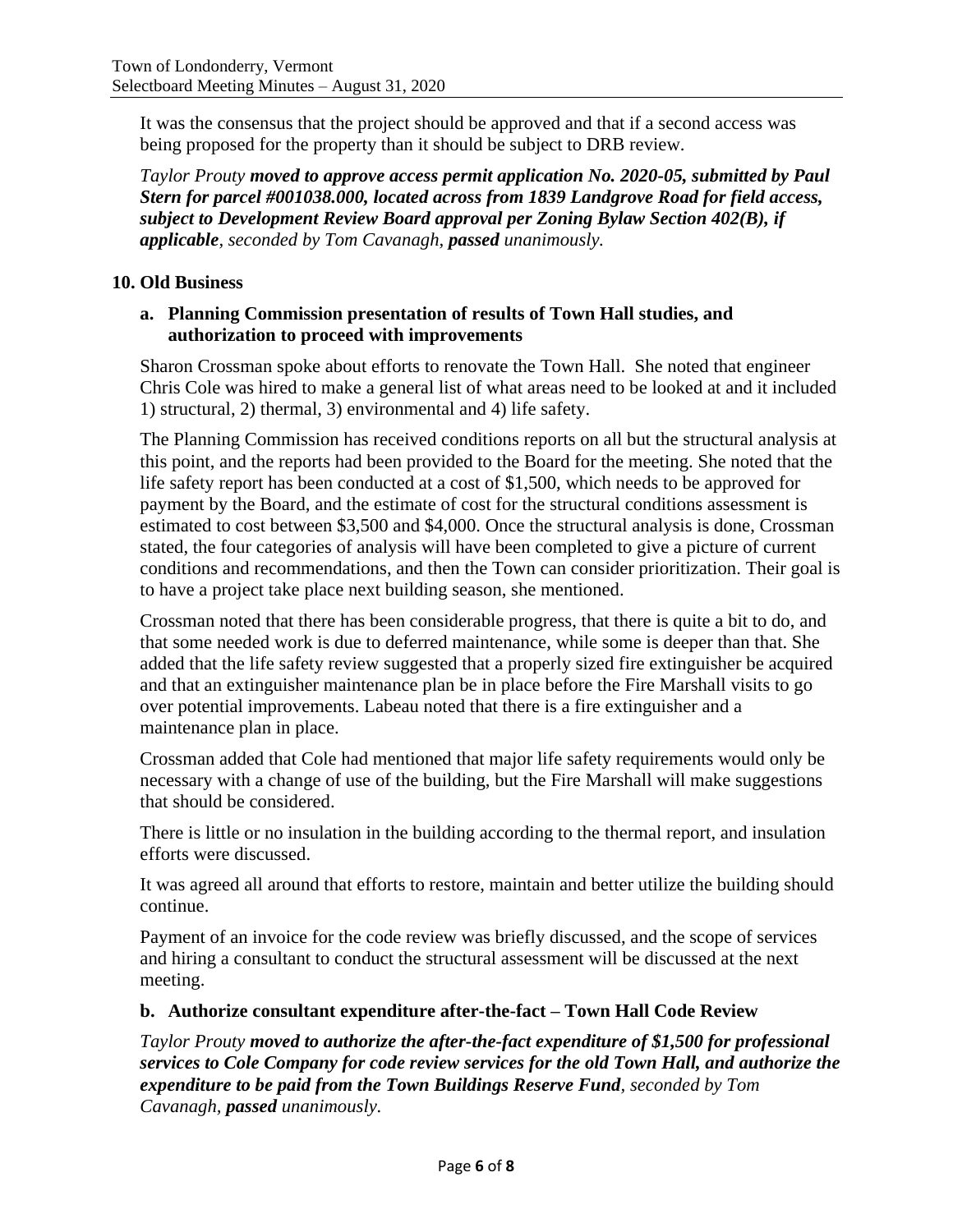#### **c. Consideration of participation in the Okemo Valley Regional Chamber of Commerce COVID-19 Recovery Marketing Plan**

Crossman spoke to this funding opportunity that had just came up and had a short window for action. She mentioned that the Okemo Valley Regional Chamber of Commerce has offered to submit an application, due that day, for a consortium of towns (Londonderry, Ludlow, Weston and Chester) for \$40,000 for various economic promotional activities, including creating mapping and brochures. If approved, each participant would be allocated \$10,000 and repay the Chamber for its efforts. Magic Mountain has written a letter of support for the project.

O'Keefe suggested reconsidering membership in the Chamber of Commerce.

*Taylor Prouty moved to join the 4-town consortium submitting a grant application, to be prepared by the Okemo Valley Regional Chamber of Commerce, and accept \$10,000 as Londonderry's 25% share of total grant funds, to be expended as marketing products are created and distributed, and with no net cost to the Town, seconded by Tom Cavanagh, passed unanimously.*

#### **11. New Business**

#### **a. Recommend Town Health Officer appointment to VT Dept. of Health [18 V.S.A. §601(a)]**

Mora noted that Richard Phelan, who has been attending Board meetings for a few months and recently closed on a house in Londonderry has offered his services as Town Health Officer. She stated that she's happy to turn over the reins to him but would like to resolve an ongoing rental housing matter, and on the advice of the Vermont Department of Health the best way to handle this is for Mora to resign as Health Officer, Phelan to be recommended to the State to replace her in that position, and for the Town's Board of Health to recommend Mora's appointment as Deputy Health Officer so she can continue to address the ongoing matter with full authority. Mora noted that she has already submitted a letter of resignation.

Phelan suggested that he and Mora work together on the outstanding matter for the sake of transition. He spoke to his interest in serving the community and in promoting volunteerism.

*Tom Cavanagh moved to accept the resignation of Georgianne Mora as Town Health Officer, effective upon appointment of a new Town Health Officer by the Vermont Department of Health, seconded by Vincent Annunziata, passed unanimously.*

*Tom Cavanagh moved to recommend to the Vermont Department of Health the appointment of Richard Phelan as Town Health Officer, seconded by Vincent Annunziata, passed unanimously.*

Mora congratulated Phelan on his appointment, which is subject to State approval, and his willingness to serve the Town in this capacity.

#### **b. Convene meeting of the Board of Health to consider recommendation of a Deputy Health Officer**

*Tom Cavanagh moved to convene a meeting of the Londonderry Board of Health, which shall include the Selectboard and the Town Health Officer, seconded by Vincent Annunziata, passed unanimously.*